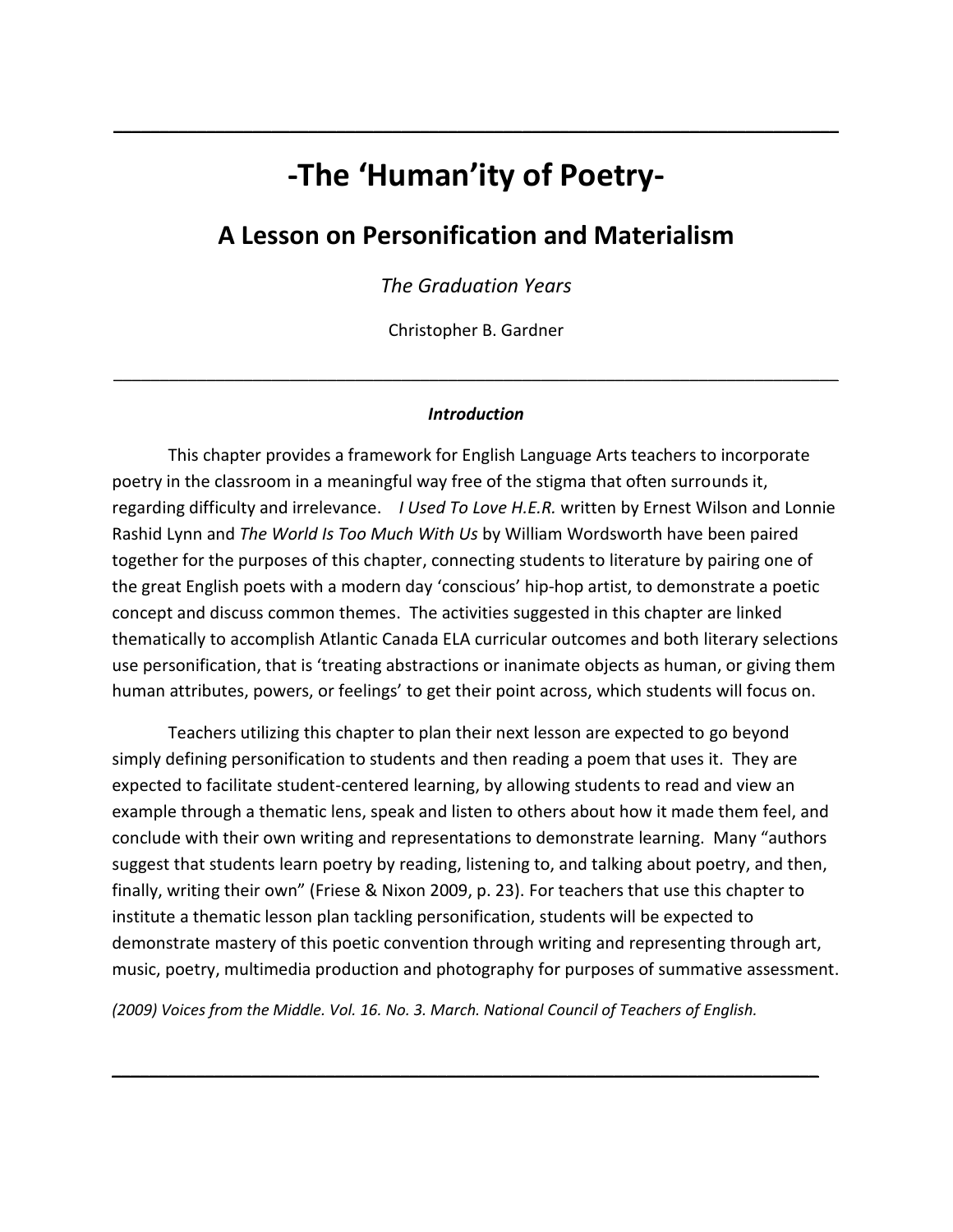#### *I Used To Love H.E.R.*

\_\_\_\_\_\_\_\_\_\_\_\_\_\_\_\_\_\_\_\_\_\_\_\_\_\_\_\_\_\_\_\_\_\_\_\_\_\_\_\_\_\_\_\_\_\_\_\_\_\_\_\_\_\_\_\_\_\_\_\_\_\_\_\_\_\_\_\_\_\_\_\_\_\_\_\_\_\_

Verse One:

I met this girl, when I was 10 years old And what I loved most, she had so much soul She was old school, when I was just a shorty Never knew throughout my life she would be there for me on the regular, not a church girl, she was secular Not about the money, no studs was mic checkin her But I respected her, she hit me in the heart A few New York \*\*\*\*\*\*, had did her in the park But she was there for me, and I was there for her Pull out a chair for her, turn on the air for her and just cool out, cool out and listen to her Sittin on bone, wishin that I could do her Eventually if it was meant to be, then it would be cuz' we related, physically and mentally And she was fun then, I'd be geeked when she'd come around Slim was fresh jo, when she was underground Original, pure untampered and down sister Boy I tell ya, I miss her

#### Verse Two:

Now periodically I would see ol' girl at the clubs, and at the house parties She didn't have a body but she started gettin' thick quick Did a couple of videos and became afrocentric Out goes the weave, in goes the braids beads medallions She was on that tip about, stoppin the violence About my people she was teachin me But not preachin to me but speakin to me in a method that was leisurely, so easily I approached She dug my rap, that's how we got close But then she broke to the West coast, and that was cool Cause around the same time, I went away to school And I'm a man of expandin', so why should I stand in her way? She probably get her money in L.A.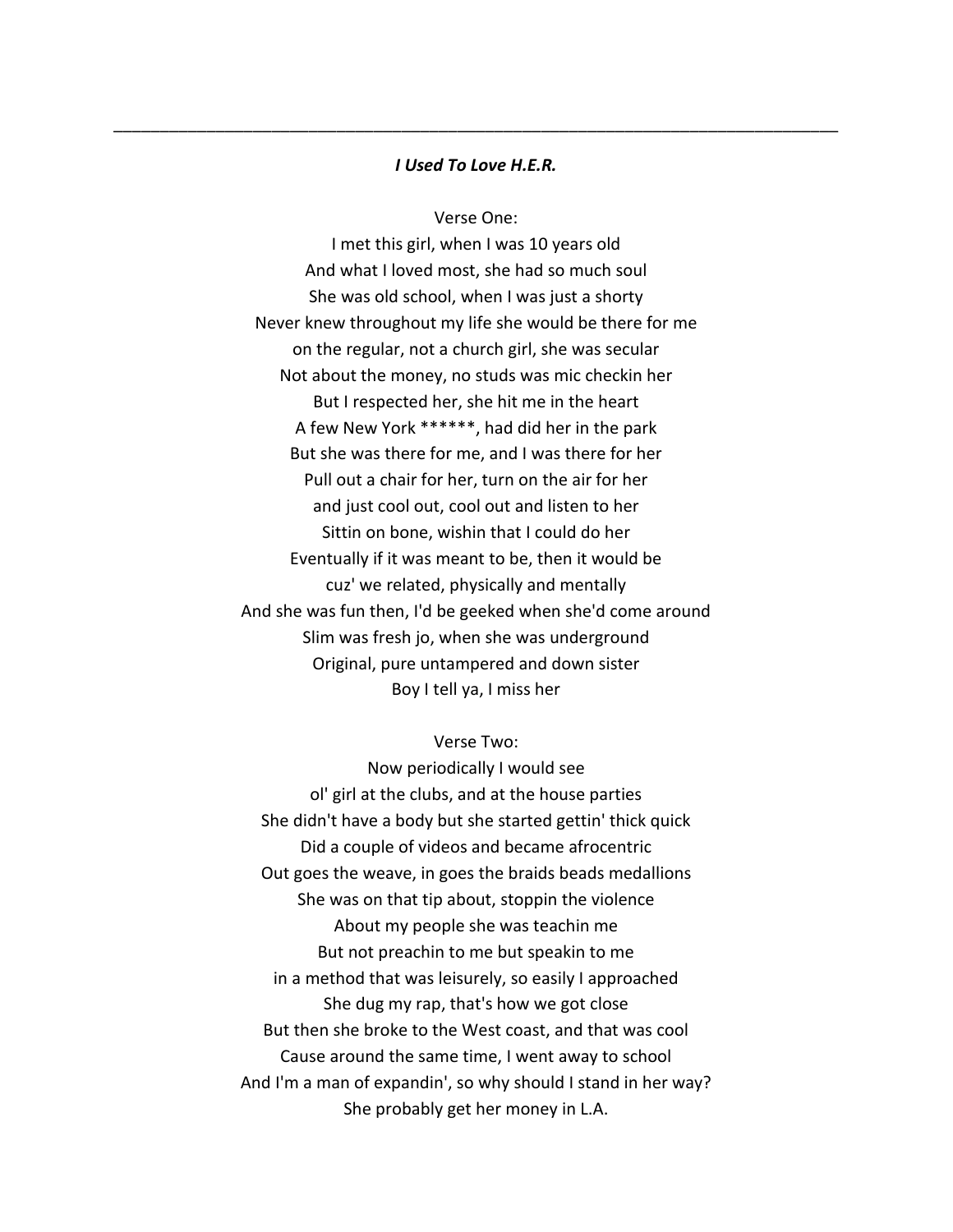And she did stud, she got big pub but what was foul She said that the pro-black, was goin out of style She said, "Afrocentricity, was of the past." So she got into R&B hip-house bass and jazz Now black music is black music and it's all good I wasn't salty, she was with the boys in the hood Cause that was good for her, she was becomin well rounded I thought it was dope how she was on that freestyle s\*\*t Just havin' fun, not worried about anyone And you could tell, by how her \*\*\*\*\* hung

#### Verse Three:

I might've failed to mention that the chick was creative But once the man got to her, he altered the native Told her if she got an image and a gimmick That she could make money, and she did it like a dummy Now I see her in commercials, she's universal She used to only swing it with the inner-city circle Now she be in the burbs lookin' rock and dressin' hip And on some dumb s\*\*t, when she comes to the city

*Ernest Wilson & Lonnie Rashid Lynn (1994)*

*[http://www.last.fm/music/Common/\\_/I+Used+To+Love+H.E.R.+\(Clean+Version\)](http://www.last.fm/music/Common/_/I+Used+To+Love+H.E.R.+(Clean+Version))* 

\_\_\_\_\_\_\_\_\_\_\_\_\_\_\_\_\_\_\_\_\_\_\_\_\_\_\_\_\_\_\_\_\_\_\_\_\_\_\_\_\_\_\_\_\_\_\_\_\_\_\_\_\_\_\_\_\_\_\_\_\_\_\_\_\_\_\_\_\_\_\_\_\_\_\_\_\_\_

#### *About the Author*

*I Used to Love H.E.R.* is co-written and performed by Chicago-born conscious hip-hop artist Lonnie Rashid Lynn, better known by his stage-name, Common. He has taken home two Grammy awards in 2003 and 2008, is known for his social activism through music, and was invited to the White House by Michelle Obama for a poetry reading in 2011 which sparked controversy due to the lyrical content of some of his music. Common also has a flourishing acting career aside from his music, playing significant roles in *Smoking Aces, American Gangster, Date Night, Wanted, Street Kings,* and *Just Wright.*

<http://www.thinkcommon.com/> - Common's Official Website

<http://twitter.com/#!/common> - Connect with Common on Twitter

<http://itunes.apple.com/us/artist/common/id64490> - Buy Common's music on iTunes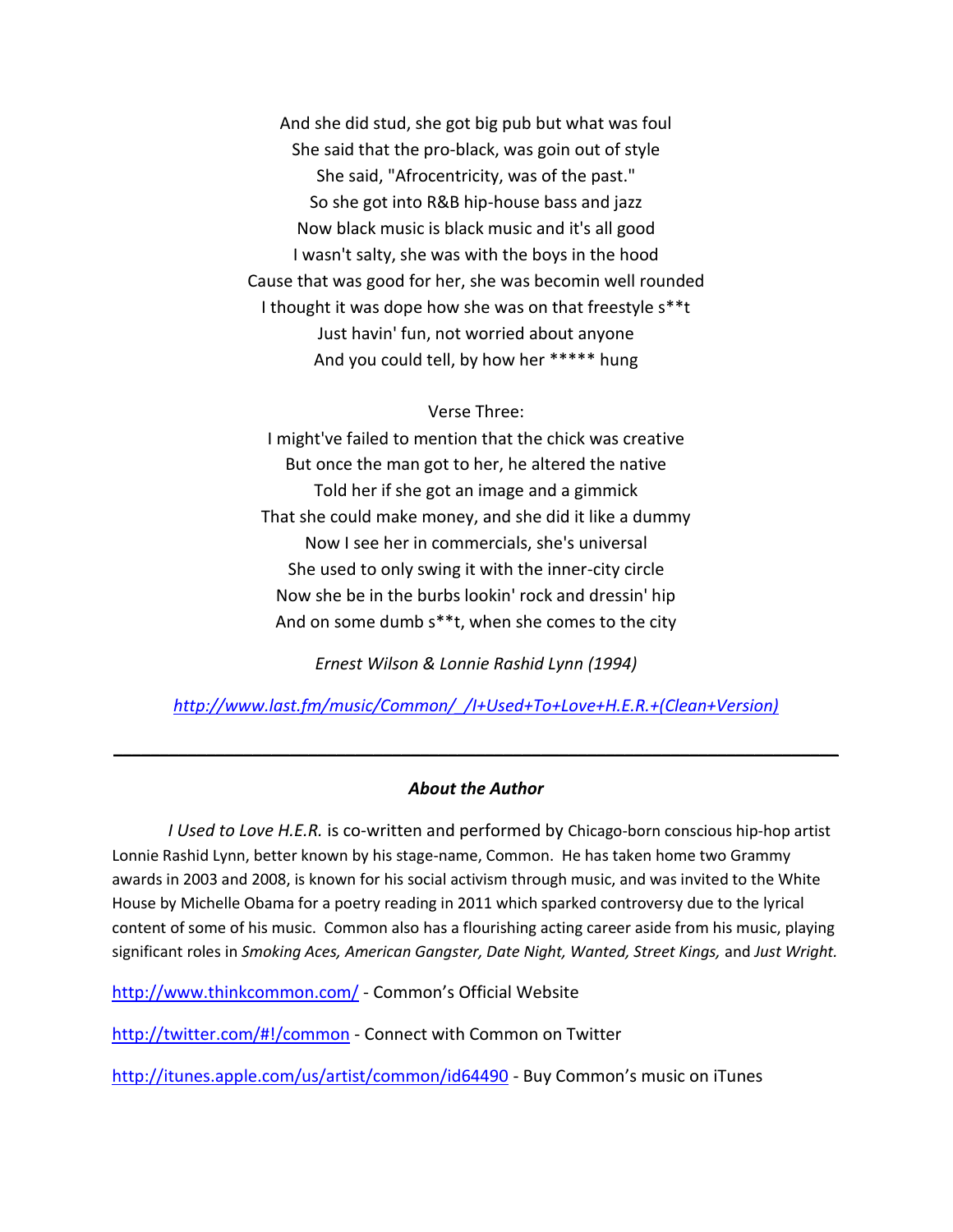#### *Rationale*

Incorporating poetry from 'popular culture' sources into classrooms to capture student interest, and bring attention to poetic techniques and social concepts in that work, is one of the most effective methods of overcoming the stigma often related to poetry regarding difficulty and irrelevance. The hip-hop genre of music, which has demonstrated major influence in modern times, offers useful literature for poetry teachers wishing to engage students in poetic techniques and devices.

*I Used to Love H.E.R.* by Ernest Wilson and Common is hailed as one of the greatest hip-hop recordings of all time. This text tackles the issue of hip-hop music moving away from its roots in soul and 'conscious' rhyming toward mainstream success verified by material possessions, and William Wordsworth's masterful commentary on how we lay waste our powers by 'getting and spending,' and not taking time to enjoy the natural beauty of the world in its pure form works well to compliment this.

#### *What is Special*

The "H.E.R." in the title refers to hip-hop culture and stands for "Hearing Every Rhyme." The entirety of this selection personifies hip-hop as a female Common used to love, but lost respect for due to gimmicks and commercialization of her character. Hip-hop is personified as a woman who went through an era of consciousness, then afro-centrism and gaining fame hanging out with gangsters in Los Angeles, which he does not look as fondly upon as her younger personality. This touches on social themes that bring the big questions that "can reframe what we already do in school and make it matter to students by generating real purpose," (Wilhelm 2007) such as 'What is Success?' to the forefront of the learning process. After reading and listening to *I Used to Love H.E.R.* students can return to the text under the lens of this question to discuss whether success is marked by material possessions, fame, delivering important, socially conscious messages, or the positive difference one might make in society. Comparisons in this text are also made between Common's perception of hip-hop history and the degradation of women. Students will discuss these concepts and whether they agree with Common's portrayal of the music form. Analysis may also move into the personified characters of other music forms as well, to differentiate among interests.

*Wilhelm, Jeffrey D. (2007). Engaging Readers & Writers With Inquiry. Promoting Deep Understandings in Language Arts and the Content Areas With Guiding Questions. New York: Scholastic.*

#### *Readability*

The one vocabulary word that may stand out to students in this text and cause some confusion is the use of the term 'afro centricity,' a world view that emphasizes the importance of African people. It is a definition and topic allowing for a teachable moment relating to global education ideals, that teachers must ensure is approached in a sensitive manner within their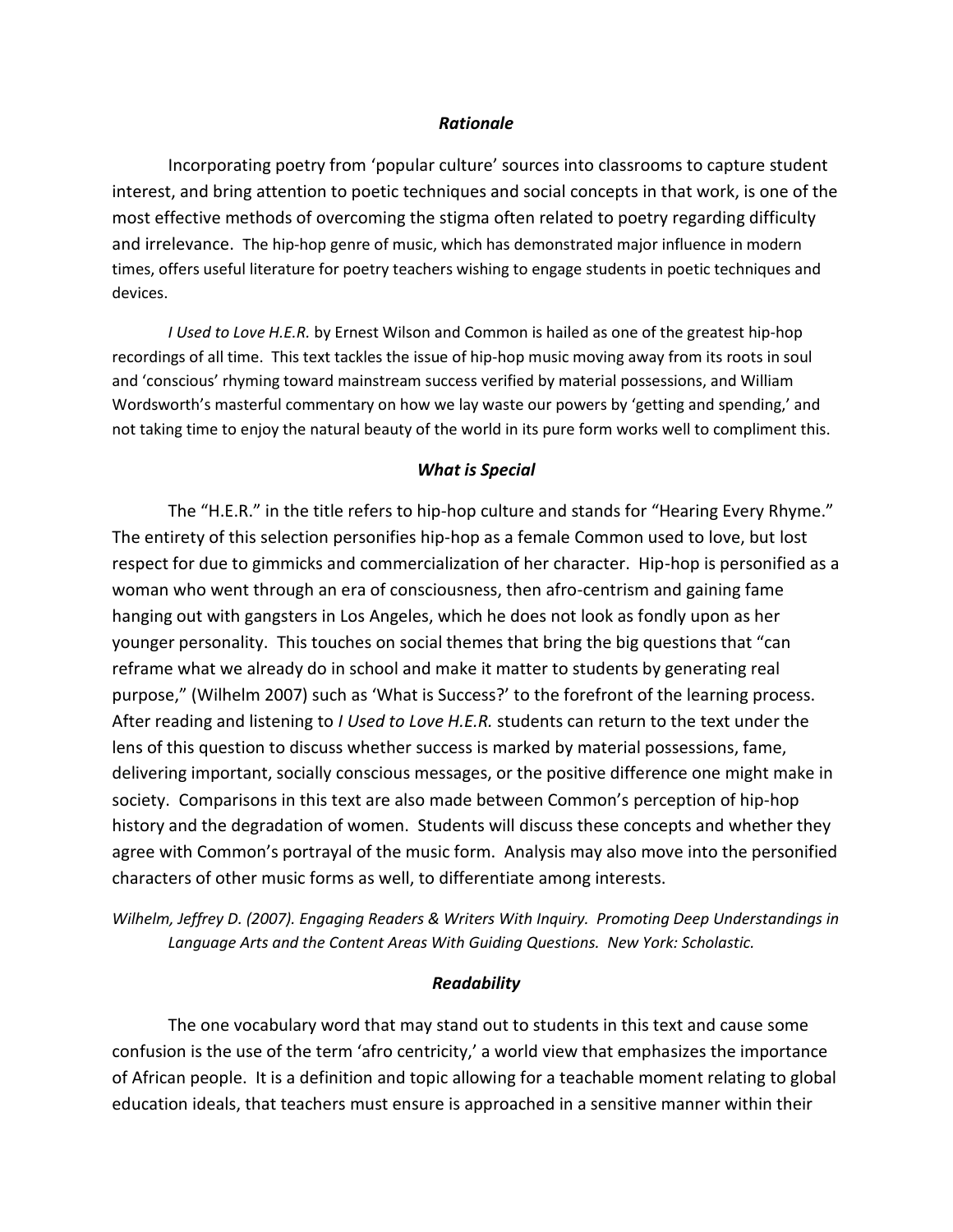learning environment. Other than this particular concept, the rest of the piece should be a fairly straightforward read for students, using some slang terms students are most likely already acquainted with. The only other caution is the inappropriate language, which is minimal and does not take away from the overall positive message of the song, and is edited out of the copy of the poem provided above for classroom use. However, that is the reason this chapter falls under the section of *The Graduation Years* in this compilation, because teachers should not be policing and filtering knowledge and content for students in these final years, but should be education students on how to deal with inappropriate content in their everyday life, and that there is a time and place for certain language and actions. Also when playing the audio version of the song to the class, it is recommended to use the clean version:

## [http://www.last.fm/music/Common/\\_/I+Used+To+Love+H.E.R.+\(Clean+Version\)](http://www.last.fm/music/Common/_/I+Used+To+Love+H.E.R.+(Clean+Version))

## *Connecting*

1. What is 'Success?'

2. Who is the 'H.E.R.' in the title?

3. How does Common feel about 'H.E.R.' in the first verse?

4. Can you pick out specific examples in the text where the hip-hop genre of music is being referred to as a woman or person?

5. What is Common's view of hip-hop today?

6. What is 'Afro centricity?'

7. Is material wealth or spreading a positive message more important?

8. Has artists and fans of hip-hop lost sight of its 'natural' beauty in light of the glitz and glamour the music form has gained through commercial success?

## *Activities*

## *ACTIVITY #1: MATHEMATICAL LOGICAL – INTERPERSONAL – NATURALIST*

After listening to the song *I Used To Love H.E.R.* performed by Common, break up into groups of four to read the poem and discuss how the poem exemplifies personification (*treating abstractions or inanimate objects as human, or giving them human attributes, powers, or feelings*). There will be assigned roles to ensure the participation of all students, so choose who will be the Reader, Collectors, and Speaker of the group. The reader will read the text aloud to the group, without music, immediately upon breaking into groups and again during the last five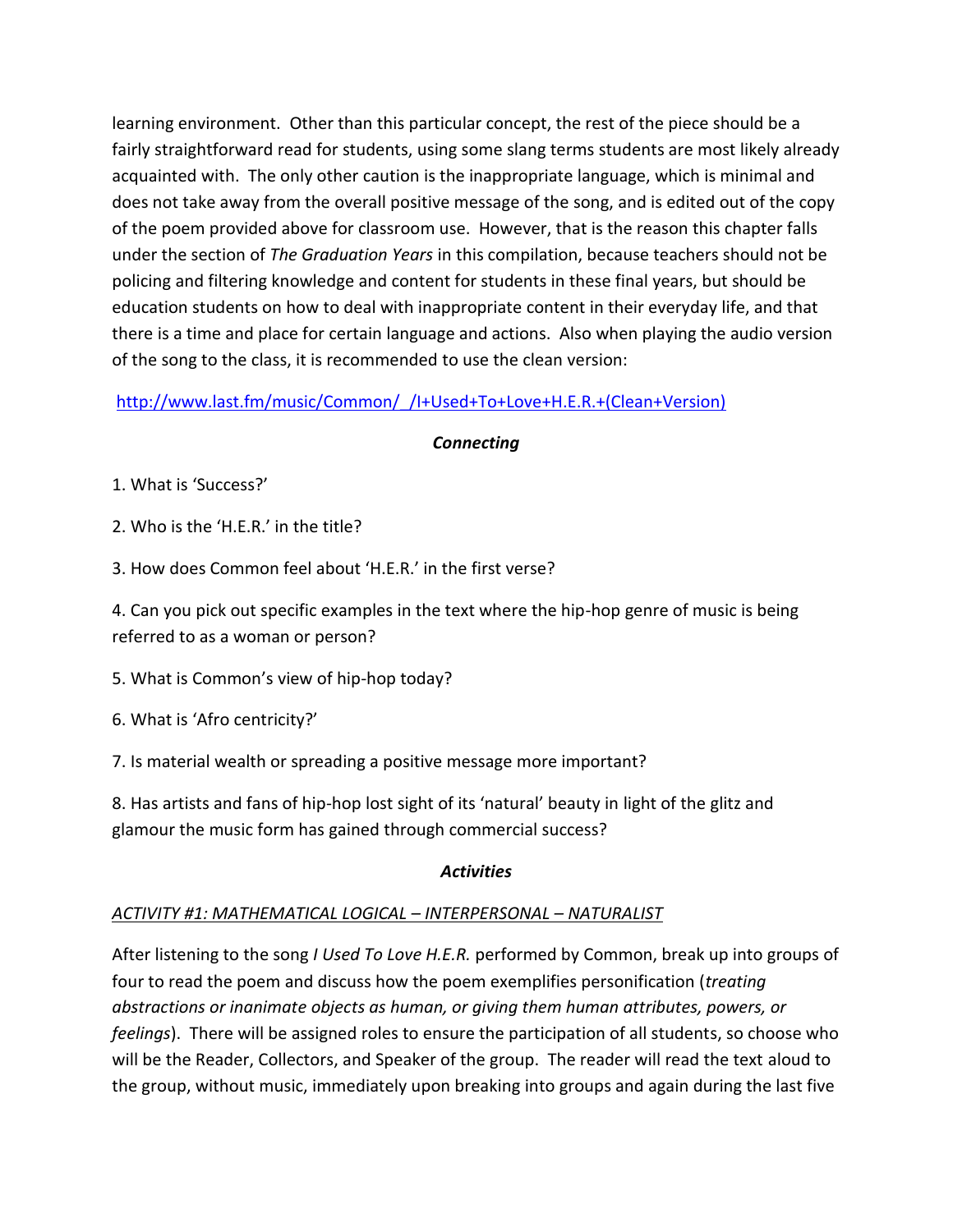minutes of this activity, before shifting into full-class discussion. The two Collectors will be responsible for recording as many examples of personification as they can find in the poem, along with statements derived from group discussion about what the literal translation of the personified lines might be. Finally, the speaker will be responsible for explaining group discoveries to the class, when called on by the teacher, and responding to or supporting comments of others by raising their hand to gain control of the floor. Before leaving class, all group members should sign the data sheets drawn up by the Collectors and hand them in.

## *ACTIVITY #2: VISUAL SPATIAL – BODILY-KINESTHETIC - INTRAPERSONAL*

In the song *I Used To Love H.E.R.,* Common personifies hip-hop as a female undergoing a major personality change, with the introduction of commercial success to the musical culture. You will create your own image to represent hip-hop as a person. The image can reflect your interpretation of Common's portrayal of hip-hop or it can be your own interpretation of hiphop today entirely; just make sure you state which interpretation you will be representing in your image. The image can take the form of a drawing, painting, cartoon, photograph of someone dressed in the role of Hip-hop, or a graphic design created on your computer. Underneath your image you will write a few lines explaining what we are looking at in your picture and why you have chosen to represent Hip-hop in this way.

*\*\*\*(If a student is uncomfortable with personifying Hip-hop due to lack of knowledge and is still trying to wrap their head around Common's portrayal of the character, the teacher may allow an image personifying another genre of music.)*

## *ACTIVITY #3: VERBAL LINGUISTIC – VISUAL SPATIAL – INTERPERSONAL – MUSICAL*

Work individually or collaboratively with one other student to write an eight line verse personifying a genre of music, art, literature or some other preapproved topic, to demonstrate your mastery of the concept of personification. After completing your poem, choose an instrumental that compliments it from the royalty free section on [http://www.soundclick.com](http://www.soundclick.com/) or feel free to create your own instrumental to accompany the piece. Your poem will be recorded on a condenser microphone in class over your supplied instrumental, mixed and converted into an mp3 you can playback and share. You may use *I Used To Love H.E.R.* as an example of a verse which accomplishes this or visit

[http://www.youtube.com/watch?v=wcjqINH6VcA&feature=channel\\_video\\_title](http://www.youtube.com/watch?v=wcjqINH6VcA&feature=channel_video_title) to see secondary school teacher Mr. Gardner personify hip-hop in his urban rendition of *Dying In Your Arms Tonight.* You may record your 8 line poem in whatever way you see fit over the instrumental, whether you want to rap, sing, read or dramatize your piece. Also you may record your 8-line piece individually or record collaboratively with other individuals or partners to create a longer song or piece. If you plan on doing this, you may want to collaborate with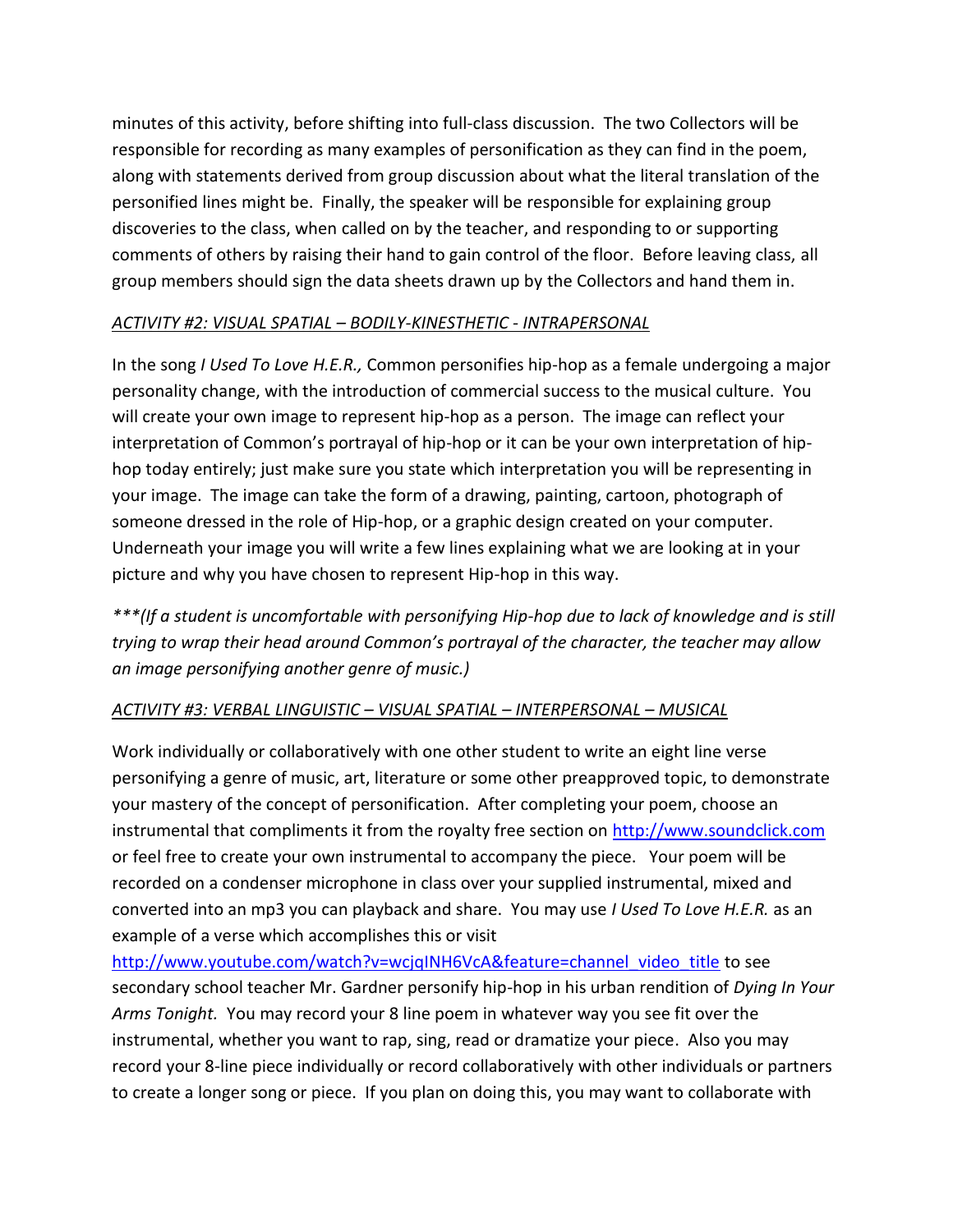those you wish to record with in writing the pieces as well, to ensure a common theme or idea. Make sure you provide a hard copy of your poem to the teacher prior to recording.

### **The World Is Too Much With Us**

\_\_\_\_\_\_\_\_\_\_\_\_\_\_\_\_\_\_\_\_\_\_\_\_\_\_\_\_\_\_\_\_\_\_\_\_\_\_\_\_\_\_\_\_\_\_\_\_\_\_\_\_\_\_\_\_\_\_\_\_\_\_\_\_\_\_\_\_\_\_\_\_\_\_\_\_\_\_

The world is too much with us; late and soon, Getting and spending, we lay waste our powers; Little we see in Nature that is ours; We have given our hearts away, a sordid boon! This Sea that bares her bosom to the moon, The winds that will be howling at all hours, And are up-gathered now like sleeping flowers, For this, for everything, we are out of tune; It moves us not.--Great God! I'd rather be A Pagan suckled in a creed outworn; So might I, standing on this pleasant lea, Have glimpses that would make me less forlorn; Have sight of Proteus rising from the sea; Or hear old Triton blow his wreathed horn.

*William Wordsworth (1807)*

## *About the Author*

\_\_\_\_\_\_\_\_\_\_\_\_\_\_\_\_\_\_\_\_\_\_\_\_\_\_\_\_\_\_\_\_\_\_\_\_\_\_\_\_\_\_\_\_\_\_\_\_\_\_\_\_\_\_\_\_\_\_\_\_\_\_\_\_\_\_\_\_\_\_\_\_\_\_\_\_\_\_

William Wordsworth was a major figure in English Literature that helped launch the Romantic Age alongside his colleague Samuel Taylor Coleridge, with their publication *Lyrical Ballads.* Wordsworth was the Poet Laureate of Britain from 1843-1850, though he was rather old at this point and this was more of an honorary title, as he became known as the only Poet Laureate to write no official poetry during his term. He is a master of imagery and a lover of nature.

<http://www.gutenberg.org/browse/authors/w#a2879> – The Works of William Wordsworth

[http://www.google.ca/search?q=william+wordsworth&hl=en&prmd=ivnsob&tbs=tl:1&tbo=u&e](http://www.google.ca/search?q=william+wordsworth&hl=en&prmd=ivnsob&tbs=tl:1&tbo=u&ei=YnkTTvCwKM_isQKXst3UDw&sa=X&oi=timeline_result&ct=title&resnum=19&ved=0CGYQ5wIwEg&biw=1419&bih=731) [i=YnkTTvCwKM\\_isQKXst3UDw&sa=X&oi=timeline\\_result&ct=title&resnum=19&ved=0CGYQ5wI](http://www.google.ca/search?q=william+wordsworth&hl=en&prmd=ivnsob&tbs=tl:1&tbo=u&ei=YnkTTvCwKM_isQKXst3UDw&sa=X&oi=timeline_result&ct=title&resnum=19&ved=0CGYQ5wIwEg&biw=1419&bih=731) [wEg&biw=1419&bih=731](http://www.google.ca/search?q=william+wordsworth&hl=en&prmd=ivnsob&tbs=tl:1&tbo=u&ei=YnkTTvCwKM_isQKXst3UDw&sa=X&oi=timeline_result&ct=title&resnum=19&ved=0CGYQ5wIwEg&biw=1419&bih=731) – Timeline for William Wordsworth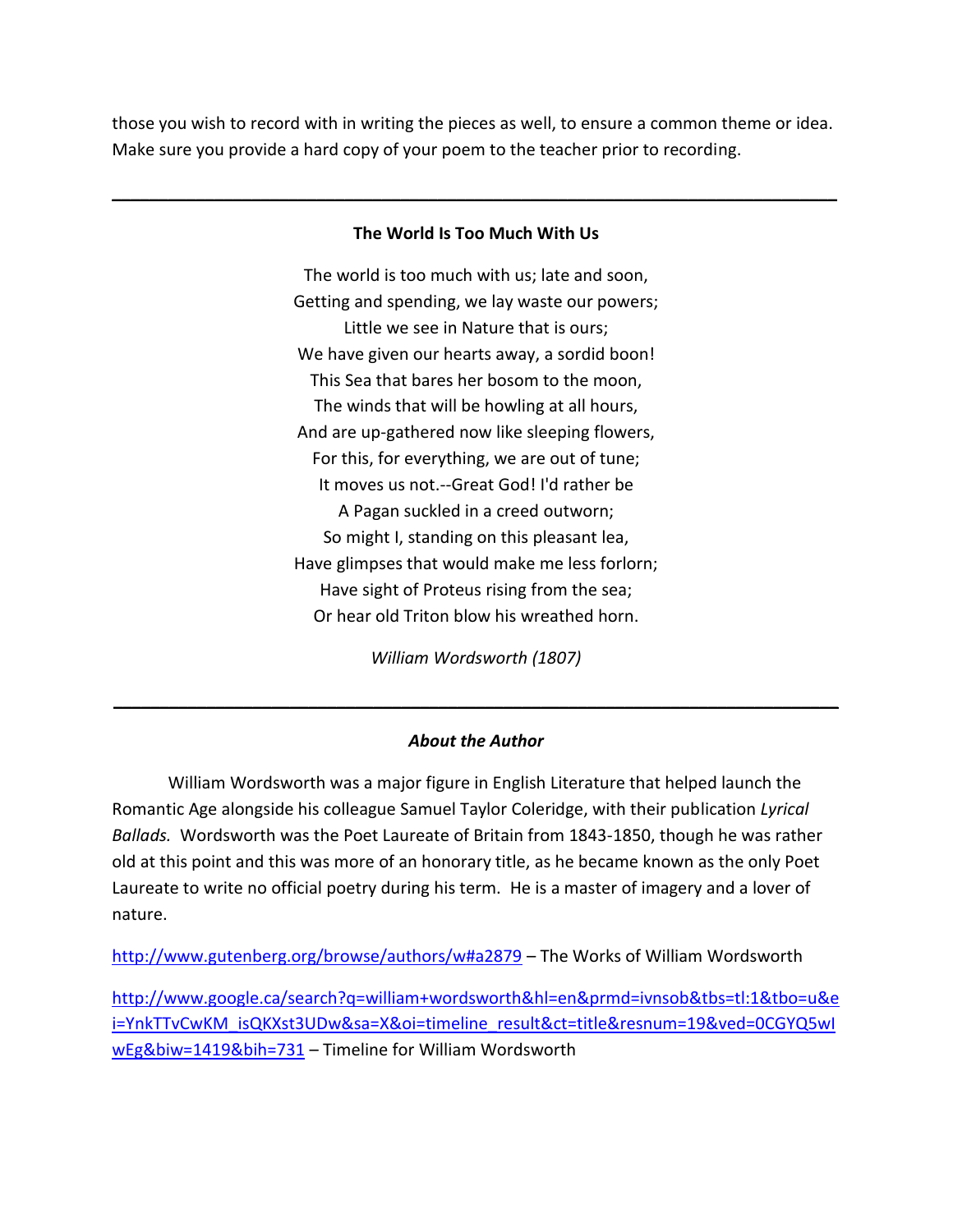#### *Rationale*

Introducing students to poetry of the English Canon, and the beautiful words of Romantics such as William Wordsworth still has an important place in ELA classrooms as well. Students may also very well still enjoy such poems and be capable of providing great insight into them, if the pedagogical approach most commonly used better connected with their lives and activated prior knowledge useful in tackling these poems through different lenses.

Wordsworth's *The World Is Too Much With Us* is a short read that will not intimidate students by length, but has a tremendous amount to say in beautifully crafted language. The message behind it is similar to *I Used To Love H.E.R.* in that it discusses the major focus of society today on material wealth and spending power, rather than beauty in its most natural, purest forms. Similar to Common's interpretation of the turn for the worse the genre of hiphop music has taken, once money became involved in this art form that originated in the slums of New York, Wordsworth states that "we have given our hearts away" in pursuit of material wishes. Wordsworth's comment that now "we are out of tune" with nature seems to work rather ironically with the first poem as well.

#### *What is Special*

This poem is an imagery filled piece that tackles the notion of how the materialistic world has robbed us of the pleasure of natural beauty and appreciation for nature. Natural beauty, free of material aspirations, is personified in this poem as well, tying it into both the expectations for meaningful thematic discussion and mastery of a poetic convention introduced when analyzing *I Used To Love H.E.R.* Wordsworth capitalizes the word 'Nature,' and several other aspects of nature in his poem to demonstrate personification, as well as makes statements like "The Sea that bares her bosom to the moon." In doing so, he is speaking to one of the 'big questions' introduced by Common in this chapter regarding whether material wealth or truth and beauty is the greater treasure.

#### *Readability*

Though this poem is shorter than the first text presented in this chapter, the vocabulary is a great deal tougher, as well as references to mythological characters that may need to be addressed. Students in upper-level secondary courses should be able to tackle this poem still, especially with the prior knowledge and thematic lens to look at it with established through analysis of *I Used To Love H.E.R.* A vocabulary activity prior to reading this piece, using some of the more difficult words is highly recommended.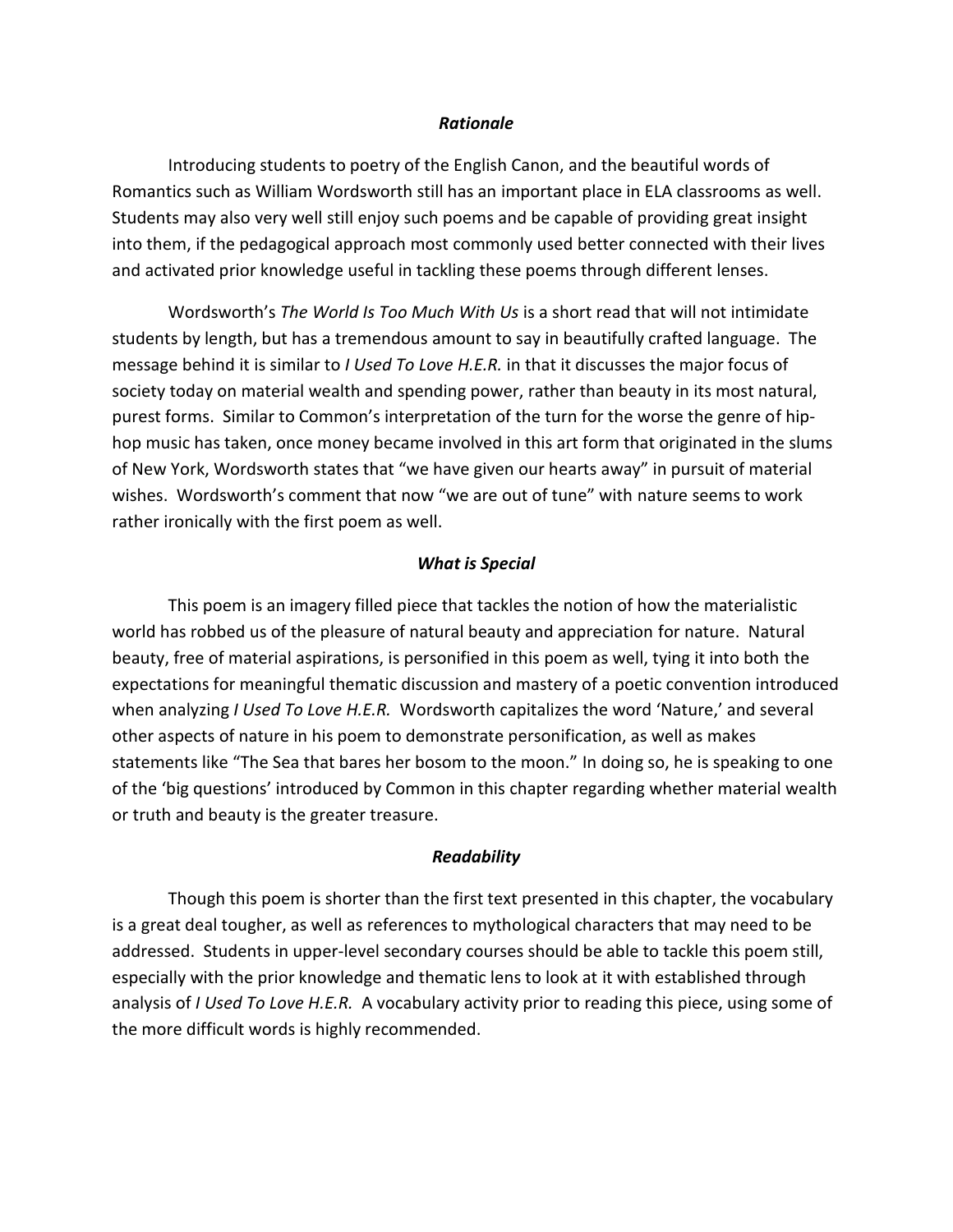#### *Connecting*

- 1. How do we 'lay waste our powers' by 'getting and spending?'
- 2. What are some examples of personification in this poem?
- 3. What is the underlying message Wordsworth wishes to convey?
- 4. How does the idea presented here connect to themes presented in *I Used to Love H.E.R.?*
- 5. Is material wealth or truth and beauty the greater treasure?
- 6. In your opinion, do you take nature and the beauty of the natural world for granted?
- 7. What would you give up to become a multi-millionaire?

### *Activities*

## *ACTIVITY #1: MUSICAL – VISUAL-SPATIAL*

Read the *The World Is Too Much With Us*, and use *Windows Movie Maker* to create a slideshow that demonstrates your own interpretation of the poem, by pairing lines from the poem with music and pictures. There are no restrictions as to how vivid your interpretation of the piece might be, but you must be sure there are fifteen slides/pictures, including a title page. That is, one slide for each line of the poem, and it will be up to you whether you want to choose one song to be the background music for the entirety of your piece or whether you want to utilize several songs to musically interpret lines of the poem individually rather than collectively in your slideshow. Make sure to include the words to the poem on each of the fourteen slides following the title page, along with the picture you choose to represent that line.

## *ACTIVITY #2: INTRAPERSONAL – MATHEMATICAL-LOGICAL*

Today's exit card will be a journal entry in which you must connect *I Used To Love H.E.R.* to *The World Is Too Much With Us* thematically. How does Wordsworth's notion of materialism versus natural beauty compare with Common's portrayal of hip-hop in the face of materialistic success? Make sure to use three quotes total, at least one from each poem to get your point across. Do you agree with Wordsworth? Do you agree with Common?

## *ACTIVITY #3: VISUAL-SPATIAL – BODILY-KINESTHETIC – INTRAPERSONAL – NATURALIST – VERBAL-LINGUISTIC*

We will take a class field trip today around the school. Using your own camera, the camera on your cellular device, or one of the cameras provided, you will be expected to capture three natural images that are beautiful to you, but you have taken for granted or never really noticed